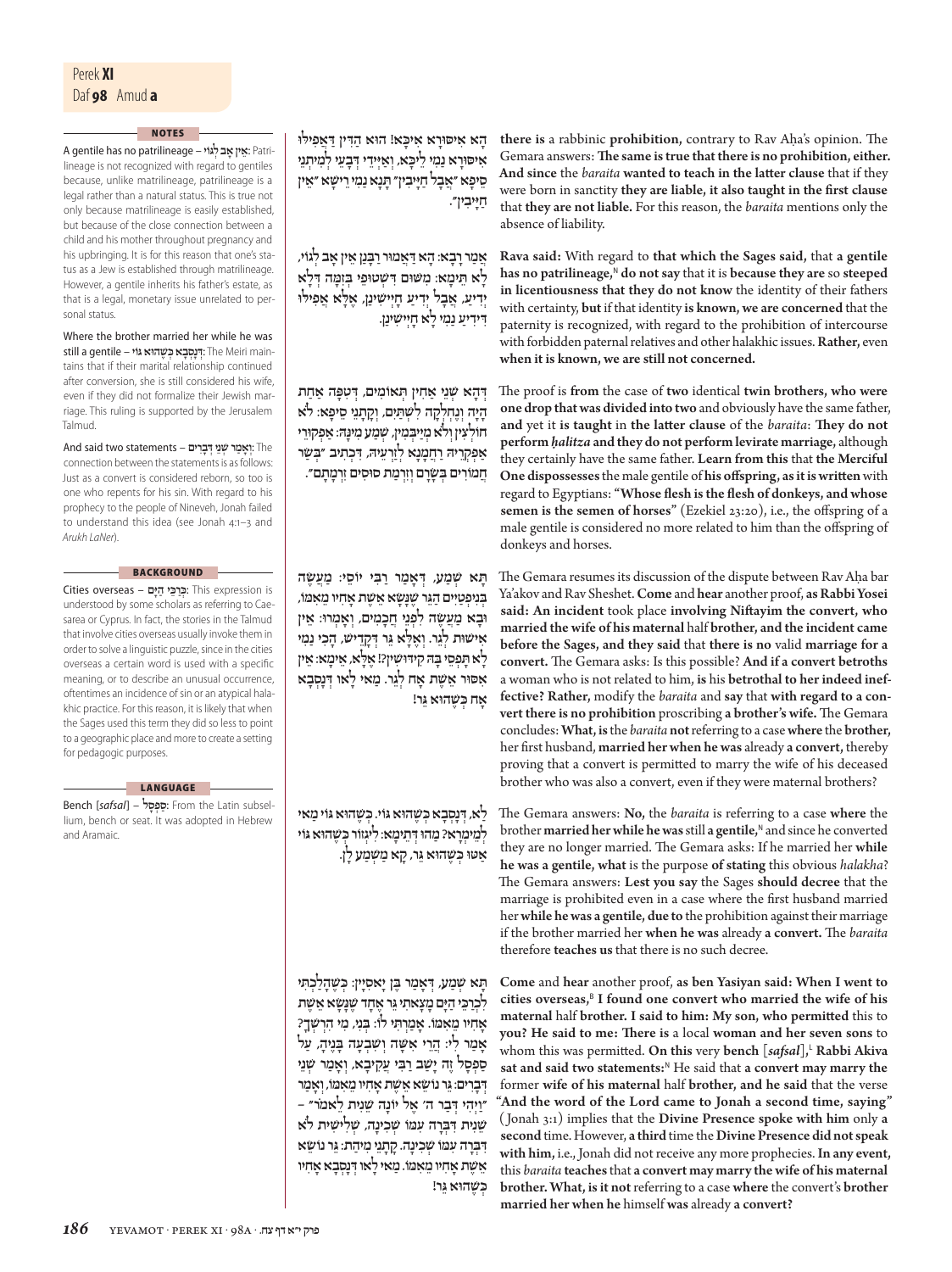**ּכֶׁש ּהוא ּגוֹי. ַמאי ְלֵמ ְימָרא? ָלא, ְ ּדָנְסָבא ְ ּכ ֶׁש ּהוא ּגוֹי ַא ּטּו ַמ ּהו ְ ּדֵת ָימא: ִנְגזוֹר ְ ּכֶׁש ּהואֵּגר, ָקא ַמׁ ְשַמע ָלן. ְ**

**ּו ִמי ְמֵה ָימן? ְוָהָאַמרַרִּבי ַאָּבא ָאַמרַרב ּכל ַּתְל ִמיד ָחָכם ֶׁשּמֶוֹרה ּהוָנא ָאַמרַרב: ָ ֲהָלָכה ּוָבא, ִאם ֶקוֹדם ַמֲע ֶׂשה ֲאָמָרּה ׁש ְוֹמ ִעין לוֹ, ְו ִאם ָלאו ֵאין ׁש ְוֹמ ִעין לוֹ!** 

**ִא ָּיבֵעית ֵא ָימא: ֶמוֹרה ּוָבא ָהָיה. ְו ִא ָּיבֵעית ֵא ָימא: ִמּׁשּום ְ ּדָקָאַמרֲהֵרי ִאָּׁשה ְו ׁ ִשְבָעה ָּבֶנ ָיה. ְו ִא ָּיבֵעית ֵא ָימא: ָׁש ֵאני ָהָכא, ְ ּדָקָאַמר ַמֲע ֶׂשה ַאֲחִרָינא ַּבֲהָד ּה.**

**ֲאַמר ָמר ַ״וְי ִהי ְ ּדַבר ה׳ ֶאל ָ יוֹנה ֵׁשִנית ֵלאמֹר״ ֵׁשִנית ִ ּד ְּבָרה ִע ּמוֹ ׁ ְשִכ ָינה, ׁ ְשִל ׁ ִ ישית ּכ ִתיב ּ ״הוא ֵהׁ ִשיב לֹא ִ ּד ְּבָרה ִע ּמוֹ. ְוָהא ְ ּלבוֹא ֲחָמת ַעד ָים [ֶאת] ְּג ּבול ִי ְׂשָרֵאל ִמְ ּכְדַבר ה׳...ֲאֶׁשר ִ ּדֶּבר ְּבַיד ַע ְב ּדוֹ ָהֲעָרָבה ִ ָ יוֹנה ֶּבן ֲא ִמ ַּתי ַהָּנ ִביא״!** 

**ֲאַמרָרִב ָינא: ַעל ִע ְסֵקי ִנ ְינֵוה ָקָאַמר. ַרב ּ״כְדַבר ַנ ְחָמן ַּבר ִי ְצָחק ָאַמר, ָה ִכי ָקָאַמר: ִ ּכֵׁשם ה׳...ֲאֶׁשר ִ ּדֶּבר ְּבַיד ַע ְב ּדוֹ ַהָּנִביא״ – ְ ּכ ְך ִּב ֵימי ֶׁשֶּנְהַּפ ְך ְלִנ ְינֵוה ֵמָרָעה ְל ָטוֹבה, ָ ָיָרְבָעם ֶּבן ָ יוֹאׁש ֶנ ְה ַּפ ְך ָלֶהם ְלִי ְׂשָרֵאל ֵמָרָעה ַל ּט ָוֹבה.**

**ָּתא ׁ ְשַמע: ֵּגר ֶׁשָהָיה ֵל ָידתוֹ ִּב ְק ּדו ָּׁשה ְו ָהוֹרתוֹ ֶׁש ּלֹא ִּב ְק ּדו ָּׁשה – ֵי ׁש לוֹ ׁ ְשֵאר ּכ ַיצד? ָנָׂשא ָהֵאם, ְוֵאין לוֹ ׁ ְשֵאר ָהָאב. ֵ ֲאחוֹתוֹ ִמן ָהֵאם – ִ יוֹציא, ִמן ָהָאב – ְיַקֵיּים. ֲאחוֹת ָהָאב ִמן ָהֵאם – ִ יוֹציא,** The Gemara answers: No, the *baraita* is referring to a case where the brother married her while he was still a gentile. The Gemara asks: If so, **what** is the purpose **of stating** this obvious *halakha*? The Gemara answers: Lest you say we should decree that marriage between a convert and the former wife of his brother is prohibited even if the brother married her **while he was** still **a gentile, due to**  the prohibition against their marrying if the brother married her when he was already a convert. The *baraita* therefore teaches us that there is no such decree.

**And is** that convertwho cited Rabbi Akiva **a reliable** witness, despite the fact that the ruling affects him personally? Didn't Rabbi Abba **say** that **Rav Huna said** that **Rav said:** With regard to **any Torah scholar who teaches** a ruling of *halakha* in a certain case **and it comes** to be, **if he said it before the incident, one listens to him. And if not,** if the ruling followed the incident, one **does not listen to him.**

The Gemara answers: If you wish, say that the convert taught the ruling, and only afterward it came to be that he himself married his sister-in-law. **And if you wish, say** that he is reliable **because he**  supported his ruling by **stating** that there was a practical case involving **a woman and her seven sons,** in which Rabbi Akiva ruled that this kind of marriage is permitt ed. **And if you wish, say** that **here it**  is different, as the convert stated a different incident with it.<sup>N</sup> Since he cited an unrelated teaching of Rabbi Akiva in the same testimony, this teaching is also considered reliable.

**Th e Master said** that Rabbi Akiva inferred from the verse **"And the word of the Lord came to Jonah a second time, saying"** that the **Divine Presence spoke with him** only **a second** time. However, **a**  third time the Divine Presence did not speak with him. The Gemara asks: Isn't it written with regard to King Jeroboam ben Joash: "He **restored the border of Israel from the entrance of Hamath to the Sea of the Arabah, according to the word of the Lord,** the God of Israel, **which He spoke by the hand of His servant Jonah the son of Amittai, the prophet"** (II Kings 14:25)? Evidently, Jonah prophesied at least once more.

**Ravina said:** Rabbi Akiva **was saying** that Jonah did not prophesize a third time **about the issue of Nineveh. Rav Naĥman bar Yitzĥak said** that **this is** the meaning of the phrase **"According to the word of the Lord,** the God of Israel, **which He spoke by the hand of His servant Jonah the son of Amitt ai, the prophet":** It is not that Jonah had prophesized about the conquests of Jeroboam ben Joash, but rather that just as the fortune of Nineveh turned<sup>N</sup> from bad to good, **so too, in the days of Jeroboam ben Joash, Israel's** fortune **turned from bad to good.** 

The Gemara resumes discussion of the dispute between Rav Aha bar Ya'akov and Rav Sheshet. **Come** and **hear** another proof: **A convert whose birth was in sanctity but whose conception was not in**  sanctity has maternal kinship,<sup>N</sup> i.e., his relationship to his mother's relatives is recognized. **However, he does not have paternal kinship.**<sup>H</sup>**How so?** If **he married his maternal** half**sister,** who was born before him and converted, **he must divorce** her. Although by Torah law they are considered unrelated, the Sages rendered it prohibited for them to marry, lest he marry a maternal half sister who was born aft er him and is forbidden to him. If she is his **paternal** half sister, **he may maintain** her as his wife. If he married his **father's maternal** half **sister, he must divorce her.** 

#### **HALAKHA**

 The *halakhot* of forbidden relatives with regard to converts – **ריםִגֵבְּ ריוֹתָעֲיניֵ דּ ִ**: If a gentile man is married to a relative forbidden to him by the Noahide mitzvot, e.g., his mother or his maternal sister, and they both convert, they must separate. However, if he is married to a relative forbidden only to Jews and they convert,

they must separate only for three months, in order to discern between a child conceived in sanctity and one conceived before their conversion (Rambam *Sefer Kedusha*, *Hilkhot Issurei Bia* 14:13; *Shulĥan Arukh*, *Yoreh De'a* 269:2–3; see *Shakh*).

**NOTES**

 As the convert stated a different incident with it – a that explains Ritva The **ְ**: **ּדָקָאַמר ַמֲעֶׂשה ַאֲחִרָינא ַּבֲהָד ּה** scholar is not suspected of dishonesty in ruling. Rather, there is suspicion that his personal interest will lead to inaccuracies. Therefore, if he cites another teaching in the same testimony, he is assumed to be citing a tradition that was handed down to him in a precise manner.

*ـּ***כְּשֵׁם שֵׁנֵהְפַּךְ – Just as the fortune of Nineveh turned ְ והֵינְ נִלְ** : Why does the verse compare Israel's fortune specifically to Nineveh and not to other peoples whose fortunes turned from bad to good? *Ramat Shmuel* says that the verse hints to the ultimate fate of the people of Nineveh, who eventually returned to their sinful ways and whose divine punishment was therefore reinstated. Similarly, Israel's improved state did not last, as their deeds did not improve along with their improved situation.

 to According **ֵ**:**יׁשלוֹ ׁ ְשֵאר ָהֵאם** – kinship maternal Has Rashi, this decree is based on the concern that this type of convert might marry his half sister who was born after him. Since they were both born as Jews, they are recognized as siblings and intercourse between them is prohibited. However, most commentaries explain that the decree's objective is to prevent the conclusion that converts went from a greater sanctity to a lesser one (*Tosafot*; Ramban; Rashba). According to the latter opinion, this decree applies to all converts, not only to those who were born in sanctity. According to Rashi's opinion, it does not.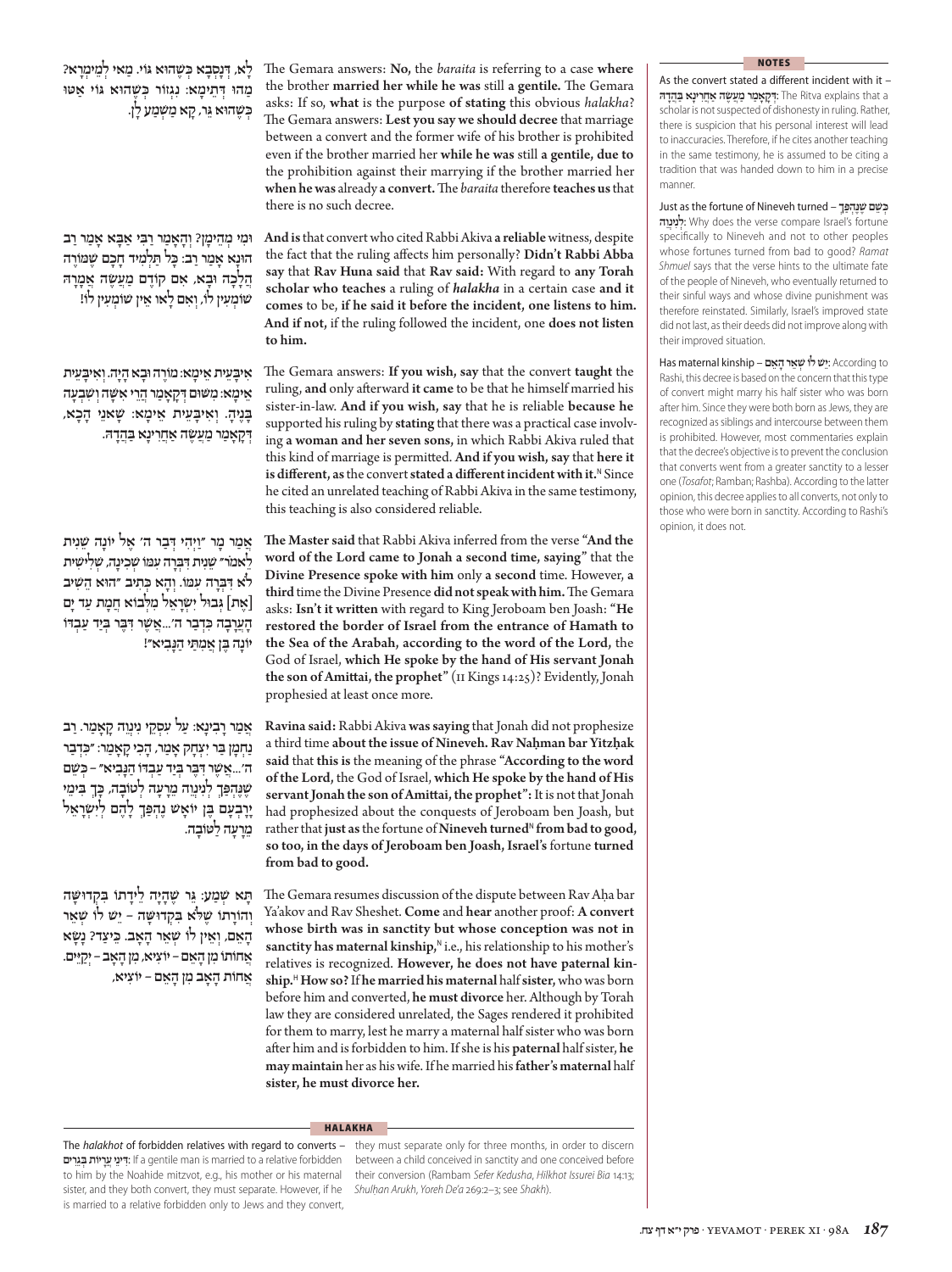# Perek **XI** Daf **98** Amud **b**

## **NOTES**

 And all other forbidden relatives are permitted to commentaries Some **ּ**:**וׁ ְשָארָּכל ָהֲעָריוֹת ּמו ָּתרוֹתלוֹ** – him maintain that the purpose of the decree prohibiting a convert from marrying his maternal relatives is to prevent converts from concluding that they went from a greater to a lesser sanctity. This concern does not apply to paternal relatives, because it is well known that neither a gentile nor a convert is considered related to his paternal family. The Ritva adds that this is true even when these relatives are forbidden by gentile law. Forsaking gentile law is not considered a lessening of sanctity.

 One who married a woman and her daughter, explain *Tosafot* and Rashi **ָ**:**נָׂשא ִאָּׁשה ּוִב ָּת ּה וכו׳** – .etc that the *baraita* is referring to a gentile man who married a gentile mother and daughter, and they all subsequently converted. However, the Rambam rules that this *halakha* applies to any man who marries a mother and daughter who are converts. The reason he must divorce one of them is due to the concern that a man will marry a mother and daughter who are Jews from birth.

 The prohibition against engaging in intercourse with one's mother-in-law is weakened after his **ֲ**:**חמוֹתוֹ ְלַאַחר ִמ ָיתה ָקַלשׁ ֵל ּיה ִא ּיסּוָרא** – death s'wife *Tosafot* ask: How can Rabbi Akiva consider this a weakened prohibition when he concedes that the man and his mother-in-law are liable to receive *karet*? They suggest that the prohibition against marrying a mother and a daughter who are converts is a rabbinic decree that reflects the severity of the prohibition to engage in intercourse with a mother and daughter who are Jews from birth, upon which it is modeled. The Ramban maintains that a man who engaged in intercourse with his mother-in-law after his wife's death is not liable to receive *karet*. He cites the Gemara's interpretation as support.

### **HALAKHA**

 Forbidden relatives with regard to converts – **ריוֹתָעֲ ריםִגֵבְּ** : Although a convert is considered like a newborn, the Sages rendered it prohibited for him to marry his maternal relatives. However, they did not prohibit him from marrying his paternal relatives. Consequently, a convert may marry his father's brother's wife, his son's wife, and his father's wife, as well as his mother's paternal sister and his own paternal sister. The *Tur* maintains that all relatives that are forbidden to any descendant of Noah remain forbidden to a convert, and therefore his father's wife and sister are forbidden to him as well. The Rema mentions only that his father's wife is forbidden, not his father's sister (Rambam *Sefer Kedusha*, *Hilkhot Issurei Bia* 14:13, and *Kesef Mishne* there; *Shulĥan Arukh*, *Yoreh De'a* 269:2–3, and *Biur HaGra* there).

 One who married a woman and her daughter – **שאָׂנָ הּ תָּ בִוּ שהָּׁאִ** : If a man married two converts who are mother and daughter, or who are two maternal sisters, he may maintain one of them as his wife but must divorce the other (*Shulĥan Arukh*, *Yoreh De'a* 269:5).

 If his wife died, he is permitted to maintain his **ֵ**:**מָתה ִאׁ ְשּתוֹ ּמו ָּתר ַּבֲחמוֹתוֹ** – wife his as law-in-mother If a man married a convert and she died, he may then marry her mother, as the Sages prohibited this marriage only during the wife's lifetime. This ruling is in accordance with the opinion of Rabbi Akiva, following the principle that Rabbi Akiva's opinion is accepted when only a single colleague of his disagrees with it (*Shulĥan Arukh*, *Yoreh De'a* 269:6).

**ִמן ָהָאב – ְיַקֵיּים, ֲאחוֹת ָהֵאם ִמן ָהֵאם – ִ יוֹציא. ִמן ָהָאב – ַרִּבי ֵמ ִאיר ֵאוֹמר: ִ יוֹציא, ַוֲחָכ ִמים ְאוֹמִרים: ְיַקֵיּים. ֶׁשָהָיה ַרִּבי ֵמ ִאיר ּכל ֶעְרָוה ֶׁש ִהיא ִמּׁשּום ׁ ְשֵאר ָהֵאם – ֵאוֹמר: ָ ִ יוֹציא. ִמּׁשּום ָהָאב – ְיַקֵיּים.** 

**ּו ּמו ָּתר ְּבֵאֶׁשת ָא ִחיו ֵמ ִא ּמוֹ, ּוְבֵאֶׁשת ֲא ִחי ּכל ָהֲעָריוֹת ּמו ָּתרוֹת לוֹ, ְל ִא ּיתּוֵיי ָא ִביו, ּו ׁ ְשָארָ ֵאֶׁשת ָהָאב.** 

**ָנָׂשא ִאָּׁשה ּוִב ָּת ּה – ּכ ֵוֹנס ַאַחת ּו ִמוֹציא ַאַחת, ְלַכ ְּת ִחָּלה לֹא ִי ְכנוֹס. ֵמָתה ִאׁ ְשּתוֹ – ּמו ָּתר ּיכא ְ ּדָתֵני: ָא ּסור ַּבֲחמוֹתוֹ. ַּבֲחמוֹתוֹ. ְו ִא ָ**

**ָקָתֵני ִמ ַיהת: ּמו ָּתר ְּבֵא ֶׁשת ָא ִחיו, ַמאי ּכֶׁש ּהואֵּגר? ָלא, ְ ּדָנְסָב ּה ָלאו – ְ ּדָנְסָב ּה ָא ִחיו ְ ּכֶׁש ּהוא ּגוֹי. ַמאי ְלֵמ ְימָרא? ַמ ּהו ְ ּדֵת ָימא: ְ ּכ ֶׁש ּהוא ֵּגר, ָקא ּכ ֶׁש ּהוא ּגוֹי ַא ּטּו ְ ִל ְיגזוֹר ְ ַמׁ ְשַמע ָלן.**

**ֲאַמר ָמר: ָנָׂשא ִאָּׁשה ּוִב ָּת ּה – ּכ ֵוֹנס ַאַחת ּו ִמוֹציא ַאַחת, ְלַכ ְּת ִחָּלה לֹא ִי ְכנוֹס. ָהׁ ְשָּתא ּלה ִמ ָּיבֲעָיא?! ָהָתם ַאּפּוֵקי ַמֵּפיק – ְלַכ ְּת ִחָ ָקֵאי, ְוָה ִכי ָקָאַמר: ַה ְך ַּדֲא ּמורַרָּבַנן ְיַקֵיּים – ְלַכ ְּת ִחָּלה לֹא ִי ְכנוֹס.** 

**ּיכא ְ ּדָתֵני: ֵמָתה ִאׁ ְשּתוֹ – ּמו ָּתר ַּבֲחמוֹתוֹ, ְו ִא ָ ּכַרִּבי ִיׁ ְשָמֵעאלַוֲחָדא ָא ּסור ַּבֲחמוֹתוֹ. ֲחָדא ְ ּכַרִּביֲעִק ָיבא. ְ**

**ּכַרִּבי ִיׁ ְשָמֵעאל, ַּדֲאַמר: ֲחמוֹתוֹ ַמאן ְ ּדָאַסר – ְ ְלַאַחר ִמ ָיתה ְּב ִא ּיסּוָרא ַקְיּ ָימא, ְוַגֵּבי ֵּגרָּגְז ּרו ּכַרִּביֲעִק ָיבא, ַּדֲאַמר: ֵּב ּיהַרָּבַנן. ּוַמאן ְ ּד ָׁשֵרי – ְ ֲחמוֹתוֹ ְלַאַחר ִמ ָיתהָקַלשֵׁל ּיה ִא ּיסּוָרא, ְוַגֵּבי ֵּגר – ָלאָּגְז ּרו ֵּב ּיהַרָּבַנן.** If she is his father's **paternal** half sister, **he may maintain** her as his wife. If she is his **mother's maternal** half **sister, he must divorce** her. If she is his mother's **paternal** half sister, **Rabbi Meir says he must divorce** her, **and the Rabbis say he may maintain**  her. This is as Rabbi Meir would say: Any relative forbidden due **to kinship with the mother,** whether the woman is his paternal relative, e.g., his father's maternal half sister, or his maternal relative, **he must divorce** her. However, if she is forbidden **due to the father, he may maintain** her.

And he is permitted to marry his maternal brother's wife and **his father's brother's wife, and all other forbidden relatives are**  also **permitted to him.**<sup>N</sup> The expression: And all other relatives are also permitted to him, is added to include the father's wife.<sup>H</sup>

With regard to one who married a woman and her daughter<sup>NH</sup> and they converted, **he may remarry one but must divorce** the other **one. He should not marry** her *ab initio***.** If **his wife,** the daughter, **died, he is permitt ed to** maintain **his mother-in-law** as his wife. **And some teach** that **he is prohibited from** maintaining **his mother-in-law.**

In any event, this *baraita* teaches that he is permitted to marry his brother's wife. The Gemara asks: What, is it not referring to a case **where his brother married her when he was** already **a**  convert? The Gemara answers: No, it is referring to a case where he married her while he was a gentile. The Gemara asks: If so, what is the purpose of stating this obvious *halakha*? The Gemara answers: **Lest you say** that the Sages **should decree** that the marriage is prohibited if the brother married her **while he was a gentile, due to** the prohibition against their marriage if the brother married her when he was already a convert. The *baraita* therefore **teaches us** that there is no such decree.

**Th e Master said:** If one **married a woman and her daughter** and they converted, **he may remarry one but must divorce** the other **one. He should not marry her** *ab initio*. The Gemara asks: Now that **he must divorce** her, **is** it **necessary** to state that he should not marry her *ab initio*? The Gemara answers: That statement is **standing there,** i.e., it is referring to the previous sentence, **and this is what it is saying: Th ose** wives **that the Sages said** that **he may maintain,** e.g., his paternal half sister, **he should not marry**  them *ab initio***.**

The *baraita* taught: If his wife, the daughter, died, he is permitted **to** maintain **his mother-in-law**<sup>H</sup>as his wife. **And some teach** that he is prohibited to maintain his mother-in-law. The Gemara comments: **One** of the teachings **is in accordance with** the opinion of **Rabbi Yishmael, and** the other **one is in accordance with**  the opinion of **Rabbi Akiva.**

**Th e one who prohibits** the convert from maintaining his motherin-law**is in accordance with** the opinion of**Rabbi Yishmael, who**  said that one's mother-in-law after his wife's death remains for**bidden** to him to the same degree as during her lifetime. **And**  therefore, **with regard to a convert, the Sages decreed** that she is forbidden to him, lest one marry his mother-in-lawwho is a Jew from birth after his wife's death. And the one who permits him to maintain her **is in accordance with** the opinion of**Rabbi Akiva, who said** that **the prohibition** against engaging in intercourse with one's **mother-in-law is weakened after** his wife's death,<sup>N</sup> as they are not liable to receive the death penalty. **And** therefore, **with regard to a convert, the Sages did not decree** that she is forbidden to him.